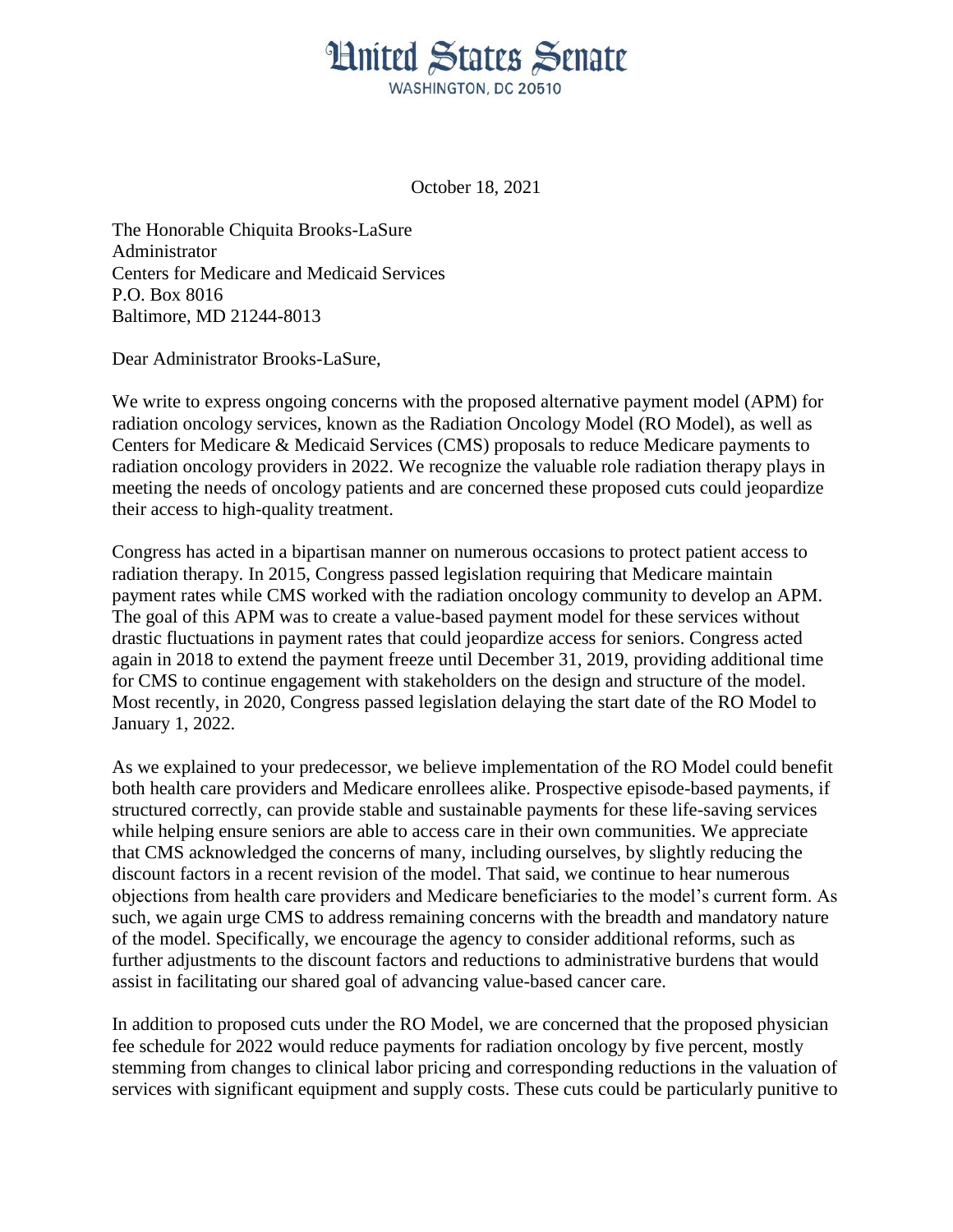## **Hnited States Senate**

WASHINGTON, DC 20510

patients with cancers of the prostate, breast, and lung. For example, the proposed fee schedule, coupled with other scheduled changes, would reduce payments for breast and prostate cancer care by 13%, and a cutting-edge lung cancer treatment by 22%. We are concerned that devaluing these services could have chilling effects on patient access to life-saving care and urge CMS to mitigate the impact on radiation oncology providers.

Thank you for your consideration of these matters. We remain committed to value-based payment for radiation therapy services that improves quality of care and maintains access to these life-saving treatments for seniors. We look forward to working with you to meet these critical goals.

Sincerely,

Richard Burr **Debbie Stabenow** Debbie Stabenow United States Senator United States Senator

/s/ Roger Marshall, M.D. /s/ Jacky Rosen Roger Marshall, M.D. Jacky Rosen United States Senator United States Senator

Tim Scott Mazie K. Hirono

 /s/ James E. Risch /s/ Tom Carper James E. Risch Tom Carper United States Senator United States Senator

United States Senator United States Senator

United States Senator United States Senator

/s/ Richard Burr /s/ Debbie Stabenow

 /s/ Tim Scott /s/ Mazie K. Hirono United States Senator United States Senator

 /s/ Roy Blunt /s/ Christopher A. Coons Roy Blunt<br>
Christopher A. Coons<br>
United States Senator<br>
United States Senator

 /s/ Mike Braun /s/ Margaret Wood Hassan Mike Braun Margaret Wood Hassan